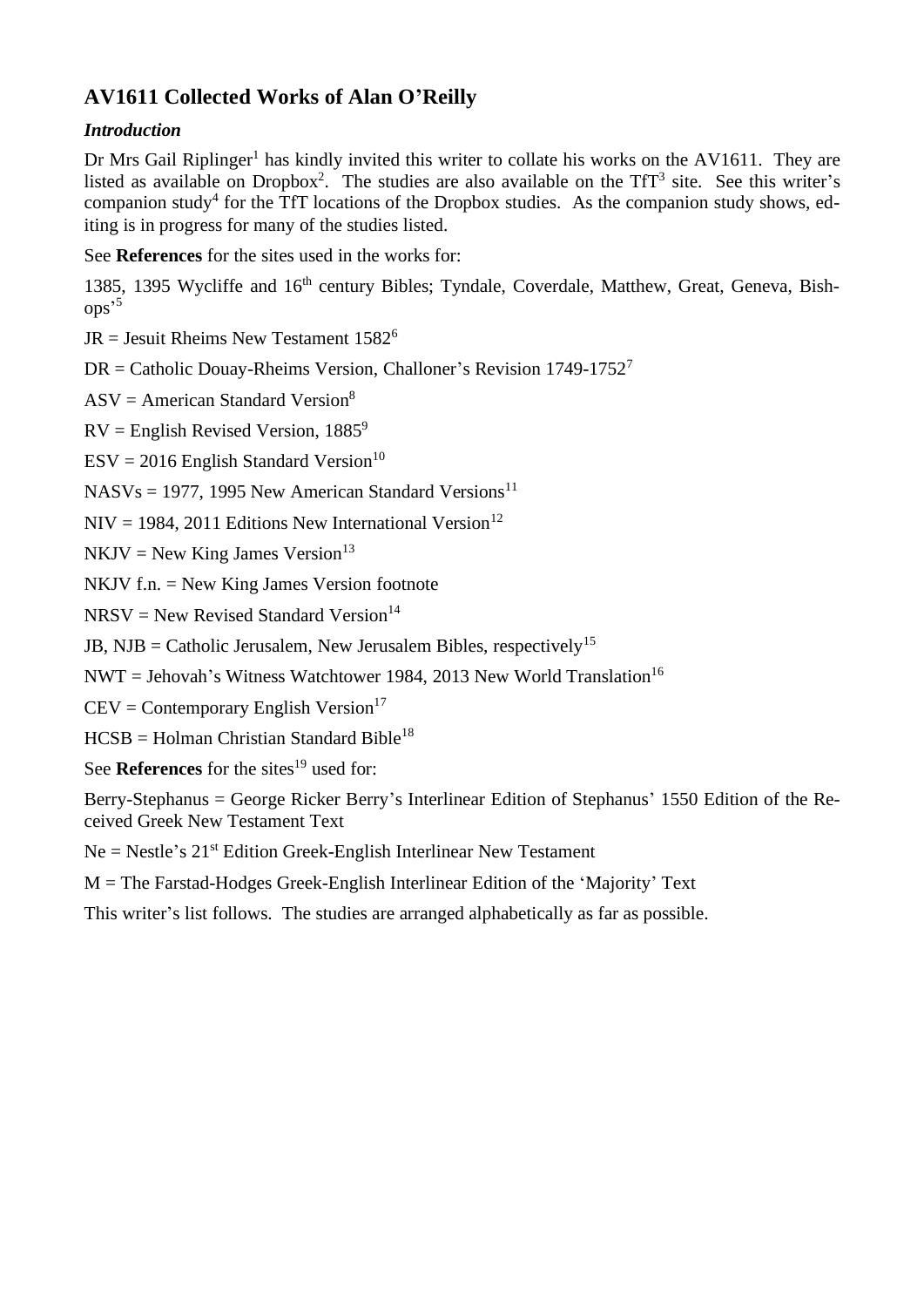# **AV1611 Collected Works of Alan O'Reilly**

| D. A. Waite Response | To Donald Waite's book A Warning!! attacking<br>Hazardous Materials <sup>20</sup>         |
|----------------------|-------------------------------------------------------------------------------------------|
| K. DiVietro Response | To Kirk DiVietro's book Cleaning-Up Hazard-<br>ous Materials attacking Hazardous Material |

# *AV1611 Answers to DBS EC*\* *Bible Critics* \*Dean Burgon Society Executive Committee

# *AV1611 Answers to More Bible Critics*

| <b>Grievous Wolf Bible Corrector Errors</b>                               | Originals-only is John Wolf is wrong, not the<br>AV1611               |
|---------------------------------------------------------------------------|-----------------------------------------------------------------------|
| Grievous Wolf KJB Questions                                               | Answering John Wolf's 67 unanswerable ques-<br>tions to 'KJ-onlyists' |
| KJO James White Review Full Text                                          | Answering James White's The King James Only<br>Controversy            |
| NKJV Criticisms 01/02                                                     | Countering NKJV corruptions put forward to<br>'improve' the AV1611    |
| The Godhead Overview                                                      | James White is wrong again                                            |
| The Old Latin and Waldensian Bibles                                       | Countering the charge that they are from Je-<br>rome's Vulgate        |
| Twist and $Curl - Your Finally* Neighbourhood$<br><b>Bible Corrupters</b> | *Not a misspelling!                                                   |
| White's 7 Errors                                                          | James White is wrong seven times in a row, not<br>the AV1611          |

# *AV1611 Presentations*

| <b>AV1611 Salvation vs NIV Damnation</b>                      | The NIV subverts key verses on individual salva-<br>tion            |
|---------------------------------------------------------------|---------------------------------------------------------------------|
| <b>AV1611 Salvation vs NIV Damnation Abridged</b>             | As above in sum                                                     |
| <b>AV1611 Salvation vs NIV Damnation Verse</b><br>Comparison  | Pre and post-1611 Bibles comparison                                 |
| The Great Bible Robbery                                       | Graphic summary of the AV1611 vs the Jesuit<br>version, aka the NIV |
| The KJB 1611 to $2011 + Invulenceable$ in The<br>Critics' Den | Combating the legion "we are many" Mark 5v9                         |
| The KJB Hallowed                                              | A big subject covering whole world                                  |
| The KJB Hated                                                 | A big subject revealing Rome's hatred of the<br>AV1611              |
| The KJB Heralded                                              | A big subject covering a lot of ground in a short<br>space          |

#### *AV1611 Summaries*

| Acts 8v37 Why this SHOULD be in the Bible        | "And the people answered him not a word" $1$<br>Kings 18v21           |
|--------------------------------------------------|-----------------------------------------------------------------------|
| <b>Bible Article The Perfect KJB</b>             | X marks the spot where Fundamentalists, Rome,<br>Watchtower unite     |
| <b>Bible Reading Charts</b>                      | Hopefully of some practical value, they are to<br>this writer $\odot$ |
| <b>Britain - Past Crime and Present Betrayal</b> | Retribution is certain                                                |
| <b>English Reformation to Last Days Apostasy</b> | Watch it explode after the AV1611 purification                        |
| John Wycliffe Friend of Israel                   | Acts 3y19 in the 1385 and 1395 Editions of<br>Wycliffe's Bible        |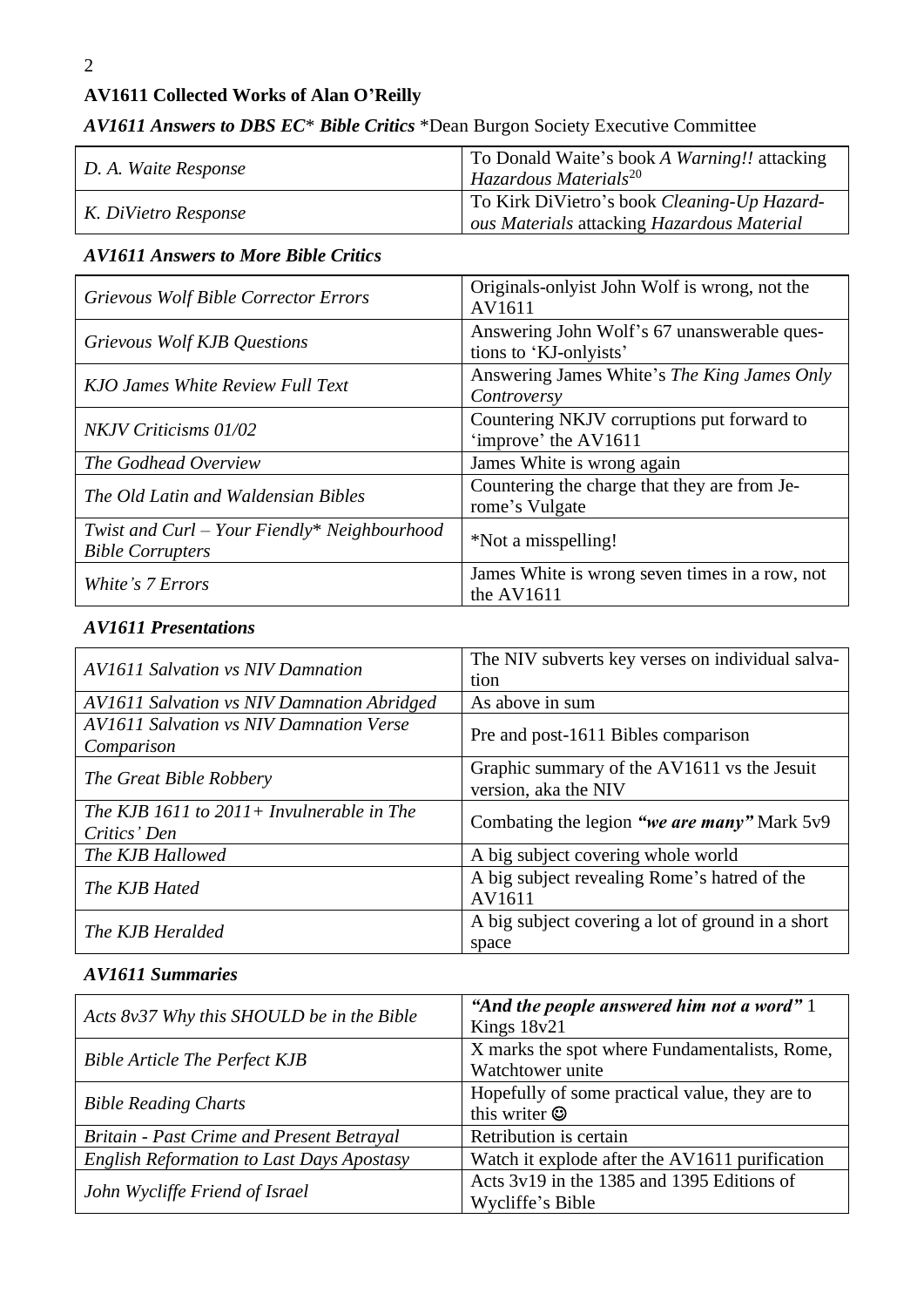| Matthew 11 AV1611 and Changing NIVs         | The kingdom is no longer "forcefully advanc-<br><i>ing</i> "! It never was                       |
|---------------------------------------------|--------------------------------------------------------------------------------------------------|
| <b>Pocket Testament WW1</b>                 | Remember the brave ones gone. They had good<br>witnesses back then                               |
| Seven Aspects of 'the Greek'/'in the Greek' | Twin studies on 7 reasons to keep the AV1611<br>English                                          |
| The Royal Law                               | James 2v8 "the royal law," the British Throne,<br>the Offended Party. Despise them at your peril |

#### *AV1611 Treatises*

| $O$ Biblios – The Book                 | The AV1611 versus an academic antagonist<br>steeped in 'the Greek'  |
|----------------------------------------|---------------------------------------------------------------------|
| <i>O</i> Biblios – The Book – Overview | AV1611 ascension followed by End Times apos-<br>tasy writ large     |
| The NIV Apostate $-$ Yes               | A New World Order Version, under the Anti-<br>christ, Revelation 13 |

# *AV1611 Updates 2015:*

### *AV1611 Answers*

# *To Edwin Palmer*

| The 1611 Holy Bible versus Bible Corrupter Ed-   Edwin Palmer attacked 194 verses of scripture. |                              |
|-------------------------------------------------------------------------------------------------|------------------------------|
| win Palmer                                                                                      | The AV1611 repelled them all |

# *To Jacob Prasch*

| AV1611 Edition Differences - Beloved of Subver-<br>sives<br>The 1611 Holy Bible versus Bible Critic Jacob<br>Prasch<br>The 1611 Holy Bible versus Lying Jacob Prasch<br>The 1611 Holy Bible versus Lying satanic Jacob<br>Prasch Prequel | Jacob Prasch spat streams of venom at the<br>AV1611 The AV1611 repelled them all |
|------------------------------------------------------------------------------------------------------------------------------------------------------------------------------------------------------------------------------------------|----------------------------------------------------------------------------------|
|------------------------------------------------------------------------------------------------------------------------------------------------------------------------------------------------------------------------------------------|----------------------------------------------------------------------------------|

# *To James Whiteites*

| James White and the King James Only Contro-<br>versy Summary Overview<br>Laodicean Lenny the Come Reason Bible Anar-<br>chist Subversive<br>The 1611 Holy Bible versus Bible Critic Fred<br><b>Butler</b><br>The 1611 Holy Bible versus Malcolm Bowden | James White's fellow-travellers fell upon the<br>AV1611 as he did. The AV1611 repelled them<br>all |
|--------------------------------------------------------------------------------------------------------------------------------------------------------------------------------------------------------------------------------------------------------|----------------------------------------------------------------------------------------------------|
|--------------------------------------------------------------------------------------------------------------------------------------------------------------------------------------------------------------------------------------------------------|----------------------------------------------------------------------------------------------------|

# *To Papal Puppet*

| The 1611 Holy Bible versus Papal Puppet Paul   A rabid Catholic slung poison darts at the |                                              |
|-------------------------------------------------------------------------------------------|----------------------------------------------|
| Peters                                                                                    | $\vert$ AV1611. The AV1611 repelled them all |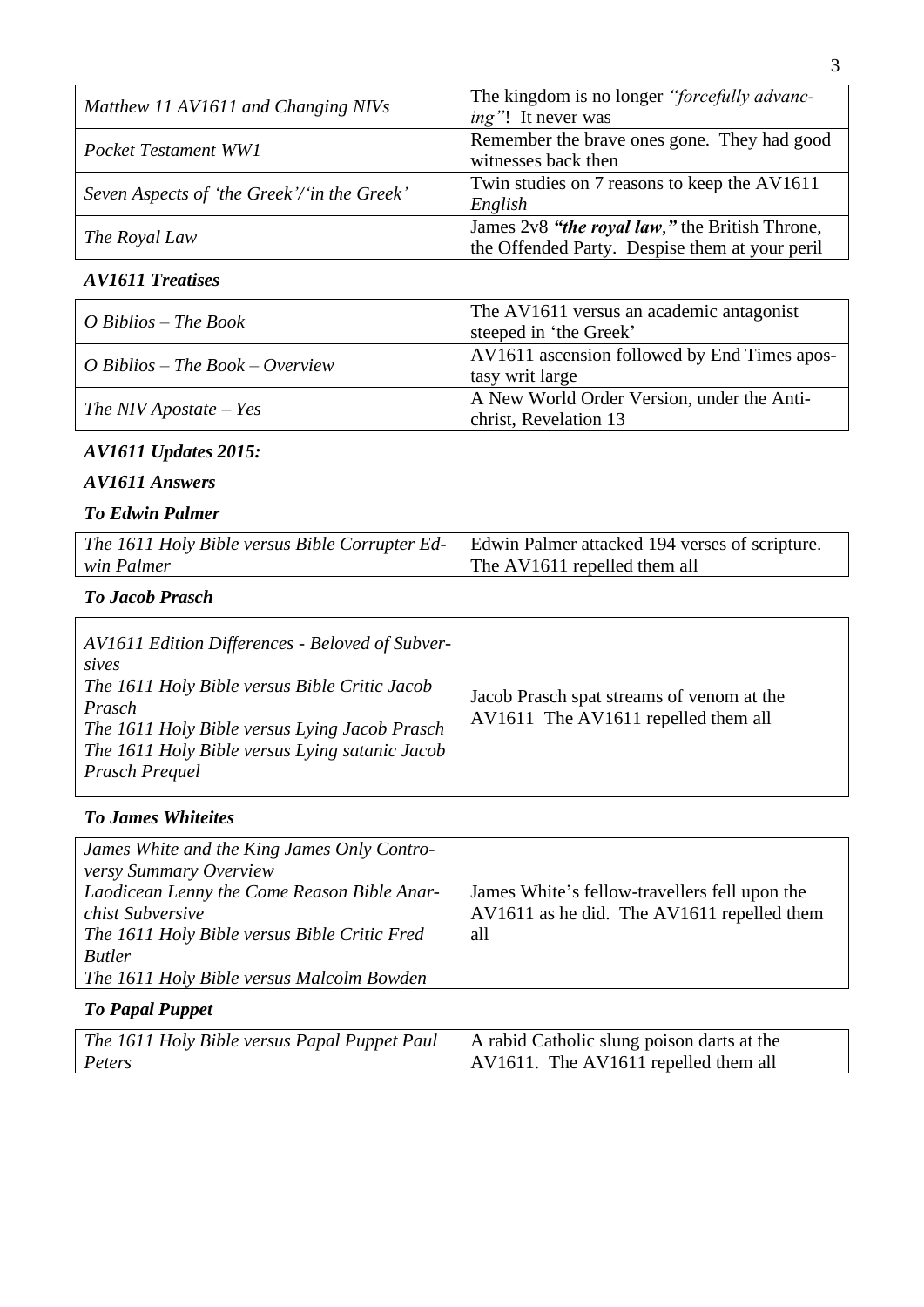# *To Rick Norris*

| The 1611 Holy Bible versus Bible Critic Rick<br>Norris' Bogus Review of Final Authority<br>The 1611 Holy Bible versus Bible Critic Rick<br>Norris' Bogus Review of One Book Stands Alone<br>The 1611 Holy Bible versus Bible Critic Rick<br>Norris' Bogus Review of The Language of the<br>KJB | Rick Norris' stingers beset the AV1611. The<br>AV1611 swatted them all |
|------------------------------------------------------------------------------------------------------------------------------------------------------------------------------------------------------------------------------------------------------------------------------------------------|------------------------------------------------------------------------|
|------------------------------------------------------------------------------------------------------------------------------------------------------------------------------------------------------------------------------------------------------------------------------------------------|------------------------------------------------------------------------|

# *To Robert A. Joyner*

| The 1611 Holy Bible versus Bible Critic Robert   Robert A. Joyner's stingers beset the AV1611. |                             |
|------------------------------------------------------------------------------------------------|-----------------------------|
| A Joyner                                                                                       | The AV1611 swatted them all |

# *To Unclean Spirits*

| <b>Bible Contradictors</b><br>The 1611 Holy Bible Cleanses Fundamental<br>Evangelical Modern Version Falsehood<br>The 1611 Holy Bible versus Dodgy Duke and<br><b>Smarty Marty</b> | A spiritualist supporter and similar infidels deni-<br>grated the AV1611 The AV1611 blacked them |
|------------------------------------------------------------------------------------------------------------------------------------------------------------------------------------|--------------------------------------------------------------------------------------------------|
| The 1611 Holy Bible versus three unclean spirits                                                                                                                                   | all                                                                                              |
| Revelation 16<br><b>Unstable Wresters of Scripture</b>                                                                                                                             |                                                                                                  |

# *AV1611 Presentations 2015*

The AV1611's superiority, consistency, accuracy, efficacy shames its opponents' lack of the same

| 1611, 2011 AV1611 Precision and Modern Ver-<br>sion Impurity                               | Modern subversion of major doctrine                      |  |
|--------------------------------------------------------------------------------------------|----------------------------------------------------------|--|
| Ahaziah's Age, 22 AND 42                                                                   | Resolving a so-called contradiction                      |  |
| Ahaziah's Age, 22 AND 42 TABLE                                                             | Chart of contemporaneous and overlapping<br>reigns       |  |
| AV1611 vs Changing NIVs                                                                    | The NIV is a movable feast                               |  |
| Christ is Come in the Flesh, Heavenly and<br>Earthly Witnesses, 1 John 4, 5, Summary Notes | Countering contemporary denials                          |  |
| Key Biblical Issues - An Overview                                                          | A compilation of summary studies on major doc-<br>trines |  |
| King James Bible Supremacy                                                                 | King of the mountain                                     |  |
| My Brethren and The Hebrew and the Greek                                                   | Only the AV1611 reveals what God really said             |  |
| The 1611 Holy Bible versus OT Hebrew Editions                                              | The AV1611 Old Testament is definitive                   |  |
| The Manuscript Dichotomy                                                                   | Bro. Al Cuppett's vision vindicated                      |  |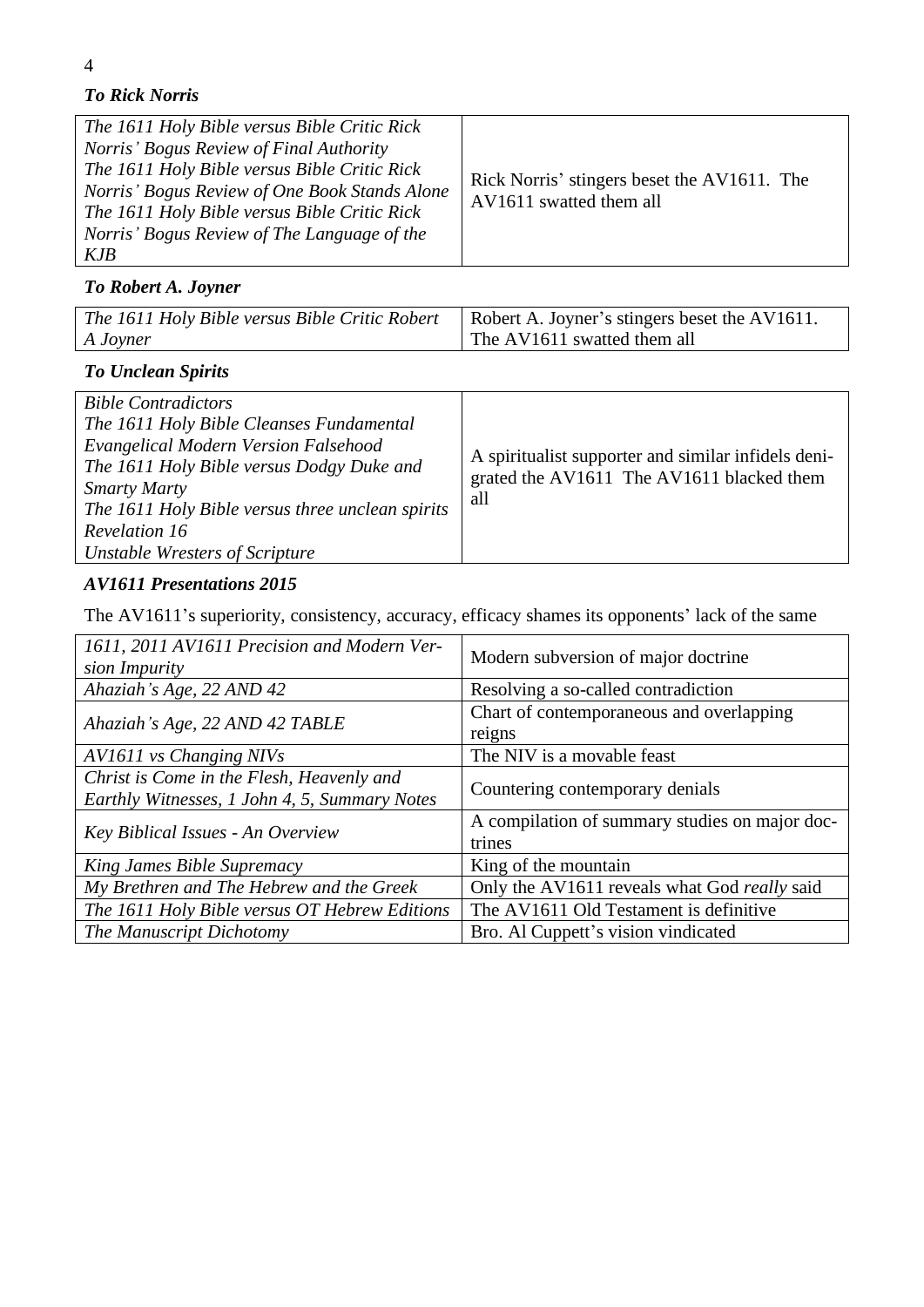#### *AV1611 Purification – Summary*

The AV1611 and history confirm the seven-stage purifications of the Lord's words, Psalm 12v6-7

| Presentational Perfection of The Words of the<br><b>LORD</b> | Anti 'originals-onlyism' extract                |  |
|--------------------------------------------------------------|-------------------------------------------------|--|
| Purification of the Lord's Words                             | Three sevenfold purifications to today's AV1611 |  |
| Seven Purifications of the Textus Receptus                   | The seventh stage is <i>Biblical English</i>    |  |
| Seven Sevenfold Purifications of The Words of                | Through to today's AV1611                       |  |
| the LORD                                                     |                                                 |  |
| The 1611 Holy Bible versus the Non-Extant                    | Anti bogus fundamentalist final authority       |  |
| Original                                                     |                                                 |  |
| The words of the LORD, Seven Stage Purifica-                 | A familiar illustration from industry           |  |
| tion Processes                                               |                                                 |  |

## *AV1611 Revelation – Summary*

The AV1611 unambiguously asserts itself against all its detractors, saved, lost, learned, unlearned

| <b>AV1611 Advanced Revelations</b>            | The AV1611 is <i>the</i> modern version |  |
|-----------------------------------------------|-----------------------------------------|--|
| <b>Biblical Edits</b>                         | The AV1611 edits itself                 |  |
|                                               | Be wary of symbolism and arbitrary word |  |
| Ichthys, Ordinances and Circumcision          | changes                                 |  |
| Modern Christian FARCE-damentalism            | Modern fundamentalist deception         |  |
| Revival - A Seven-Point Plan                  | Prayerfully worth trying                |  |
| The 1611 Holy Bible and Churchillian Declara- | An illustrious ultimatum                |  |
| tion to Unrighteous Men                       |                                         |  |
| The Godhead                                   | Summary vindication of the term         |  |
| The Sovereign Power of Darkness               | The word sovereign is satanic           |  |
| Thoughts for Today                            | Scripturally stimulating                |  |

# *AV1611 Superiority – Summary*

The AV1611 yet again manifests its manifold superiority, especially against the Greek so-called

| AV1611 Authority - Absolute                                                             | Unassailable                                   |  |
|-----------------------------------------------------------------------------------------|------------------------------------------------|--|
| Correcting the Greek with the King James Eng-<br>lish                                   | The Biblical approach                          |  |
| God's Standard                                                                          | Writ in God's English                          |  |
| Long John and The Black Spot                                                            | AV1611 vindication from an unlikely source     |  |
| Matthew 5y22 without a cause                                                            | Omission of the phrase makes the Lord a sinner |  |
| <b>Preservation of Holy Scripture - Critical versus</b><br><b>Traditional Views</b>     | The Traditional Text wins out                  |  |
| The 1611 Holy Bible Pure versus Corrupt Manu-<br>script Ascension                       | Bro. Al Cuppett's vision vindicated abridged   |  |
| The 1611 Holy Bible versus Vatican Versions for<br><b>Disputed New Testament Verses</b> | Disputed by the legion, Mark 5v9               |  |
| The AV1611 versus NKJV Deception - Case<br>Study                                        | The NKJV is <i>not</i> a KJV                   |  |
| The Book of the LORD                                                                    | It's one Book not 100 books                    |  |
| The Greek versus the Scripture                                                          | The loser is a no-brainer                      |  |
| The KJB Quiz for Critics and Seven Bible Study<br>Principles                            | Searching questions and practical steps        |  |
| The Superiority of the 1611 Holy Bible over the<br>Greek and the Originals              | Cogent reasons are given                       |  |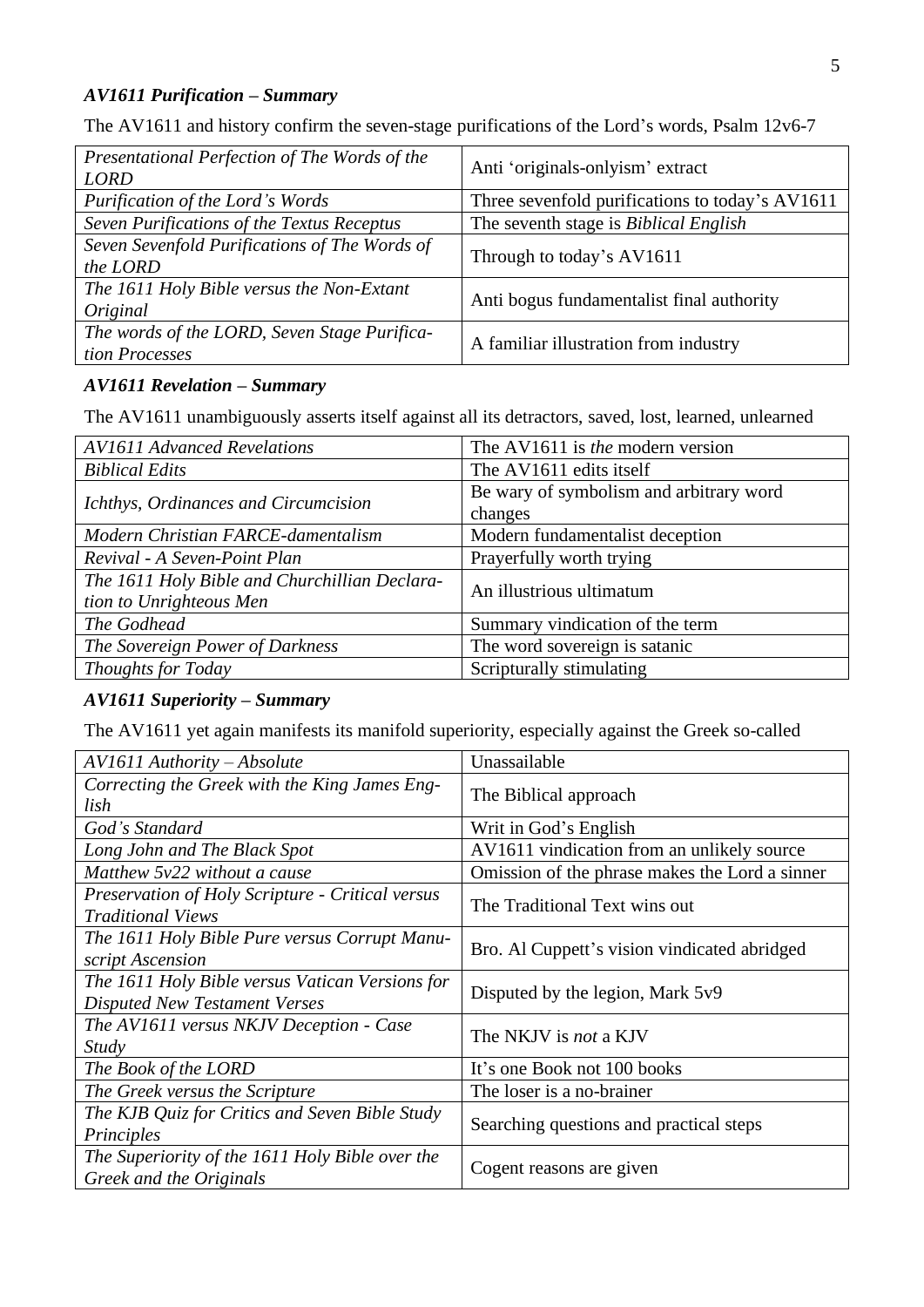*AV1611 Updates 2016-2019:*

# *AV1611 Answers*

*To Catholic Evasion*

| The 1611 Holy Bible versus Catholic Evasion                                                                                                                                                                           | The AV1611 incises another deluded papist                                                                    |  |
|-----------------------------------------------------------------------------------------------------------------------------------------------------------------------------------------------------------------------|--------------------------------------------------------------------------------------------------------------|--|
| <b>To Charles Haddon Spurgeon</b>                                                                                                                                                                                     |                                                                                                              |  |
| Spurgeon's wavering allegiance to the AV1611<br>The 1611 Holy Bible versus Charles Haddon<br>is put right<br>Spurgeon                                                                                                 |                                                                                                              |  |
| To Christmas Cut-Ups                                                                                                                                                                                                  |                                                                                                              |  |
| The 1611 Holy Bible versus Christmas Cut-Ups                                                                                                                                                                          | Not even Christmas is sacred to Bible corrupters                                                             |  |
| <b>To Dr Douglas Stauffer</b>                                                                                                                                                                                         |                                                                                                              |  |
| Dr Douglas Stauffer Wresting The Scripture of<br>Truth<br>Dr Douglas Stauffer Wrongly Dividing The Word<br>of Truth<br>Hebrews-Revelation 3 Transitional Applications<br>Sound Doctrine Dissolution of Stauffer Dogma | Stauffer's attempts to equate Tribulation and<br>Church Age salvation are countered by the scrip-<br>tures   |  |
| <b>To Intercessors for Britain</b>                                                                                                                                                                                    |                                                                                                              |  |
| Intercessors for Britain Unheeded in Heaven                                                                                                                                                                           | The futility of prayer without the law, Isaiah<br>28v9, is revealed, leavenists and subversives re-<br>buked |  |
| To R. L. Hymers                                                                                                                                                                                                       |                                                                                                              |  |
| The 1611 Holy Bible versus R. L. Grima<br>Wormtongue Hymers                                                                                                                                                           | The deceitful tongue, Psalm 52v4, of a funda-<br>mentalist fifth columnist is rebuked                        |  |
| To rabid no-heller                                                                                                                                                                                                    |                                                                                                              |  |
| The 1611 Holy Bible versus rabid no-heller Rob-<br>ert Saxena                                                                                                                                                         | A raging, confident fool, Proverbs 14v16, proves<br>that he can't cope with the AV1611                       |  |
| To the Unholy Qur'an                                                                                                                                                                                                  |                                                                                                              |  |
| The 1611 Holy Bible versus the Unholy Qur'an                                                                                                                                                                          | The AV1611 shows that Mohammed was not a<br>prophet and the Qur'an never a book of prophecy                  |  |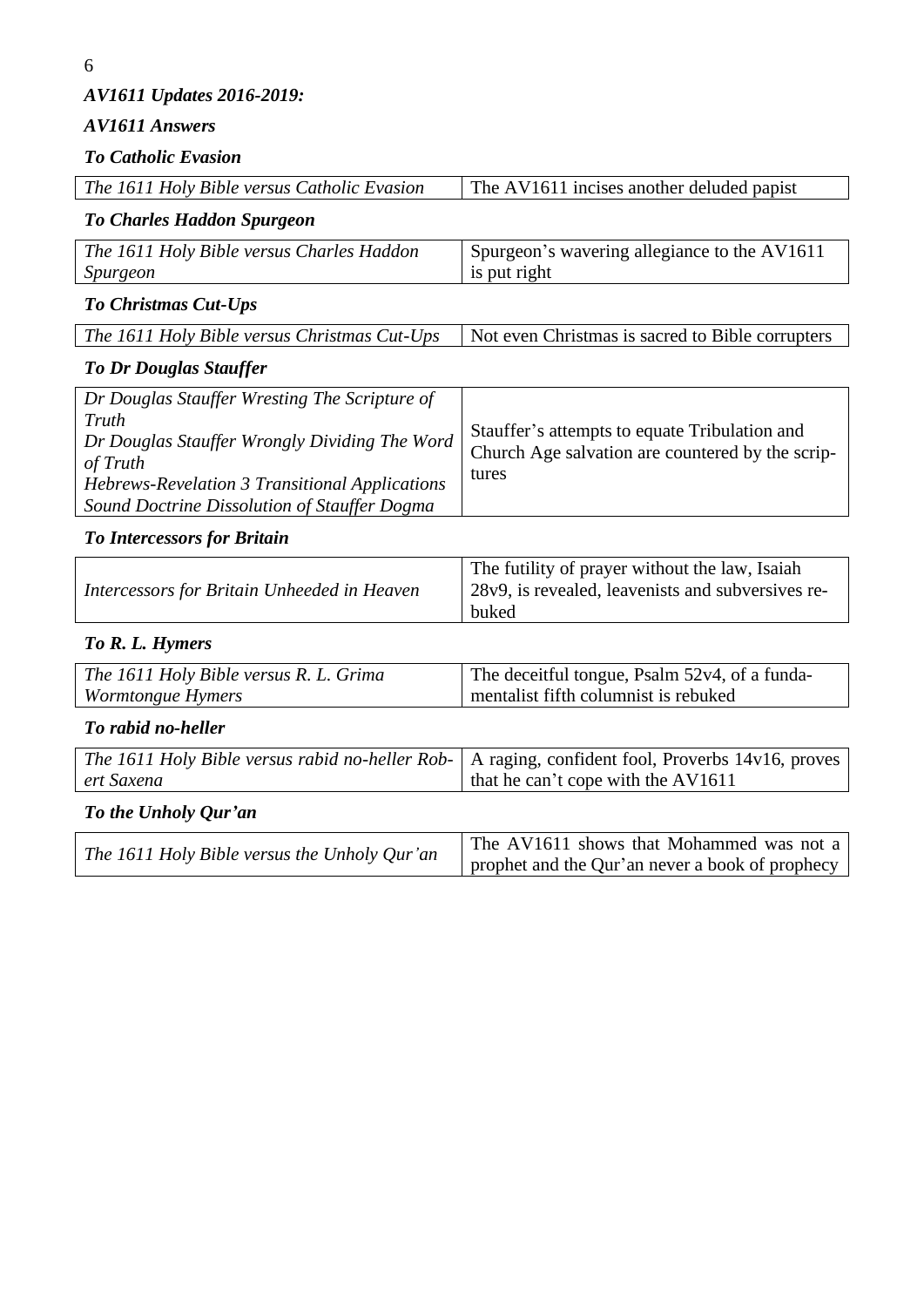## *AV1611 Books*

| Axing The Judas Goat's Aberration*<br>Sound Doctrine Dissolution of Stauffer Dogma*                                                                                                                                                                                                                                                                                                                                                                            |                                                                                                                             |
|----------------------------------------------------------------------------------------------------------------------------------------------------------------------------------------------------------------------------------------------------------------------------------------------------------------------------------------------------------------------------------------------------------------------------------------------------------------|-----------------------------------------------------------------------------------------------------------------------------|
| Britain and Sodom and Egypt<br>Climate Change<br>Covid-19 and the Time of the End<br>Covid-19 and the Time of the End Addendum<br>God's Words to Atheists<br>Israel - Past, Present, Future*<br>Life Work Balance in Christ*<br>Memory Verse Analyses*<br>My Glittering Sword<br>O Biblios - The Book<br>O Biblios - The Book – Overview*<br>Scripture Lessons from War and Warriors*<br>The Book of The Most High<br>The Deadly Dossier<br>*Yet to be printed | Works that address an array of subjects accord-<br>ing to "that which is noted in the scripture of<br>truth" Daniel $10v21$ |
|                                                                                                                                                                                                                                                                                                                                                                                                                                                                |                                                                                                                             |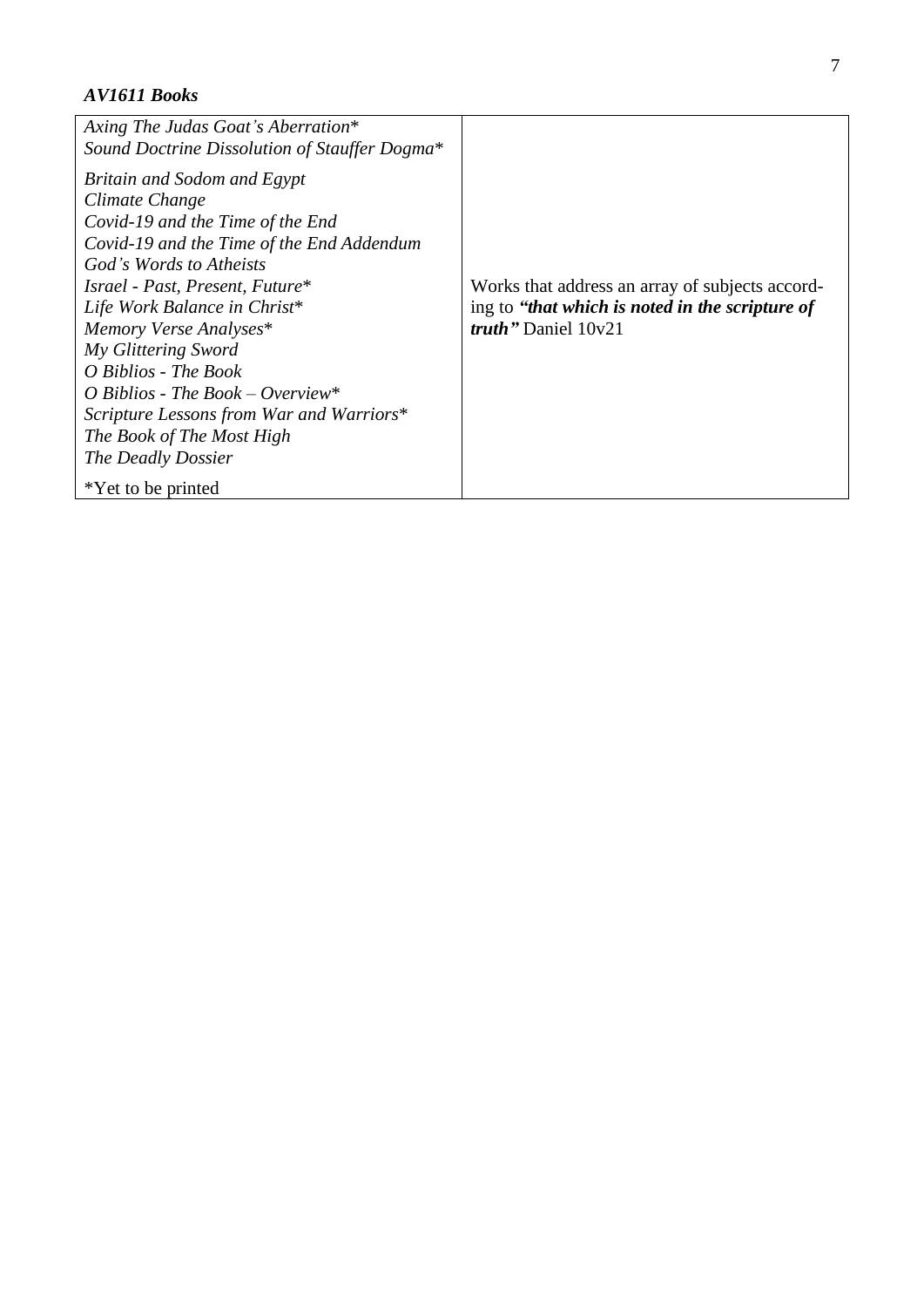8

*AV1611 Superiority –Chapter Studies*

| <b>Nehemiah</b>            | Job                        | Haggai          | <b>Romans</b>           |
|----------------------------|----------------------------|-----------------|-------------------------|
| Nehemiah 1                 | Job 1                      | Haggai 1        | Romans - The AV1611     |
| Nehemiah 2                 | Job 1 - Summary            | Haggai 2 Part 1 | versus Modern Cut-      |
| Nehemiah 3 Part 1          | <b>Thoughts</b>            | Haggai 2 Part 2 | Outs                    |
| Nehemiah 3 Part 2          | $Job$ $2$                  | Haggai 2 Part 3 | Romans 1 and the        |
| Nehemiah 4 Part 1          | Job3                       |                 | Gospel of Christ        |
| Nehemiah 4 Part 2          | $Job\,4,5$                 |                 | Romans 1-11 - Sum-      |
| Nehemiah 5                 | $Job\ 6, 7$                |                 | mary Thoughts           |
| Nehemiah 6                 | Job 8                      |                 | Romans 1 Part 1         |
| Nehemiah 7                 | <i>Job 9, 10</i>           |                 | Romans 1 Part 2         |
| Nehemiah 8                 | Job 11                     |                 | Romans 2 Part 1         |
| Nehemiah 9                 | Job 12-14                  |                 | Romans 2 Part 2         |
| Nehemiah 10                | Job 15 Summary, Job        |                 | Romans 3 Part 1         |
| Nehemiah 11                | $16-17$                    |                 | Romans 3 Part 2         |
| Nehemiah 12                | $Job$ $18$                 |                 | Romans 4                |
| Nehemiah 13                | Job 18 The Lord in His     |                 | Romans 5 Part 1         |
|                            | humiliation and a Sa-      |                 | Romans 5 Part 2         |
| <b>Opposition In-House</b> | tanic Trinity              |                 | Romans 6 Part 1         |
| Opposition Then and        | <i>Job</i> 19              |                 | Romans 6 Part 2         |
| <b>Now</b>                 | Job 20                     |                 | Romans 7 Part 1         |
|                            | $Job$ $21$                 |                 | Romans 7 Part 2         |
|                            | Job 22                     |                 | Romans 8 Part 1         |
|                            | Job 23, 24                 |                 | Romans 8 Part 2         |
|                            | Job 25                     |                 | Romans 9 Part 1         |
|                            | Job 26-28                  |                 | Romans 9 Part 2         |
|                            | Job 29-31                  |                 | Romans 10               |
|                            | Job 32-34                  |                 | Romans 11 Part 1        |
|                            | Job 35-37 - Summary        |                 | Romans 11 Part 2        |
|                            | <b>Thoughts</b>            |                 | Romans 12 Part 1        |
|                            | Job 38 The Lord the        |                 | Romans 12 Part 2        |
|                            | <b>Builder</b>             |                 | Romans 12 Part 3        |
|                            | Job38v8, 12, 14-15,        |                 | Romans 12 - Summary     |
|                            | 17b Version Compari-       |                 | <b>Thoughts</b>         |
|                            | son                        |                 | Romans 13               |
|                            | <i>Job 38-39 - Summary</i> |                 | Romans 13 - Summary     |
|                            | <b>Thoughts</b>            |                 | <b>Thoughts</b>         |
|                            | Job 40-41 - Summary        |                 | Romans 14 Part 1        |
|                            | <b>Thoughts</b>            |                 | Romans 14 Part 2        |
|                            | Job 42                     |                 | Romans 14 - Summary     |
|                            |                            |                 | <b>Thoughts</b>         |
|                            | East Wind                  |                 | Romans 15 Part 1        |
|                            | God Stays the Sea          |                 | Romans 15 Part 2        |
|                            | God the Creator and        |                 | Romans 15 - Summary     |
|                            | Destroyer                  |                 | <b>Thoughts</b>         |
|                            | Job and Biblical Sci-      |                 | Romans 16               |
|                            | ence                       |                 | Romans 16 - Summary     |
|                            | The earth is the Lord's    |                 | <b>Thoughts</b>         |
|                            |                            |                 |                         |
|                            |                            |                 | The Old Man of Scrip-   |
|                            |                            |                 | ture - and Radio Stoke! |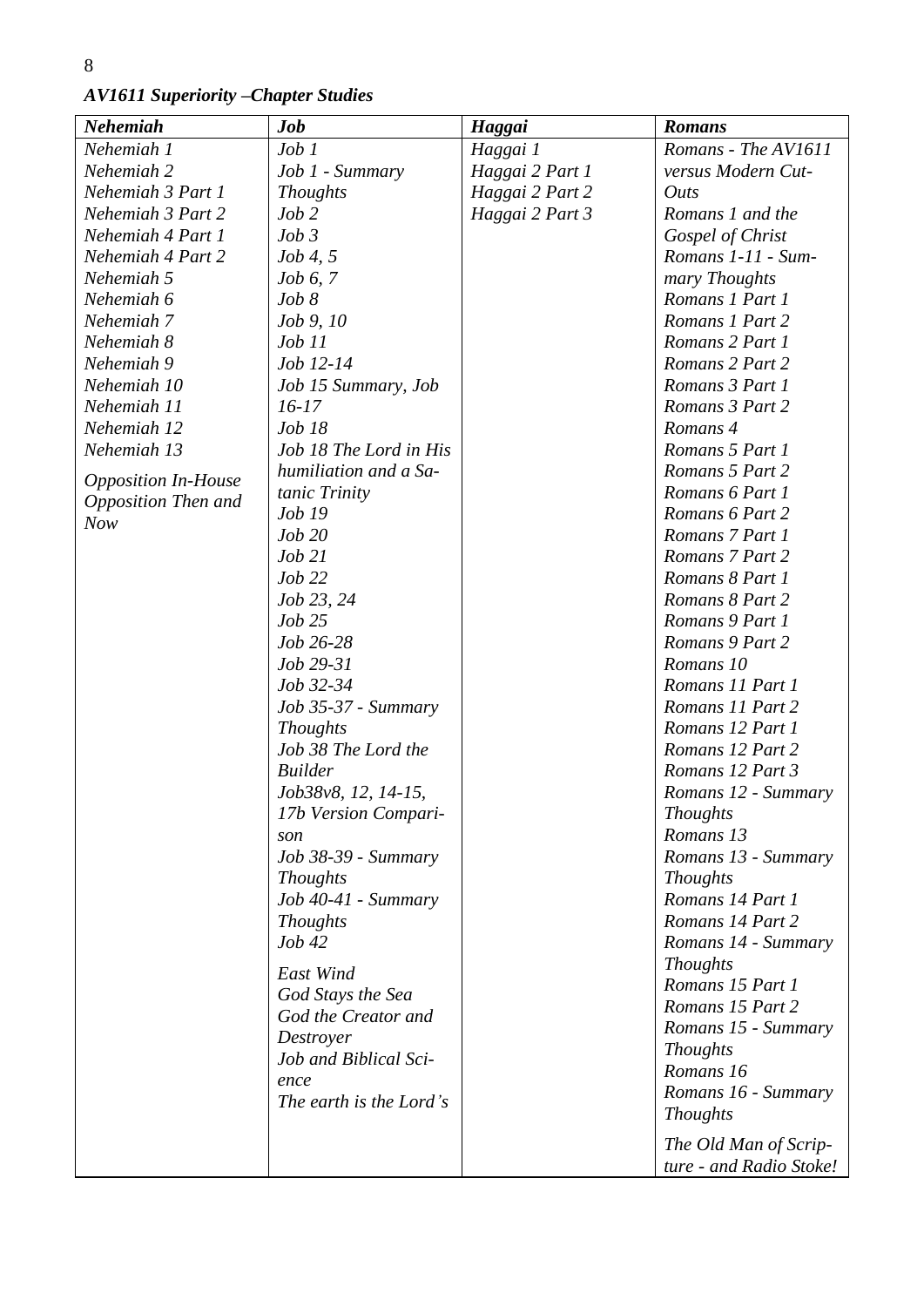| 1 Timothy             | <b>Hebrews</b>        | 1 John                | <b>Revelation</b>           |
|-----------------------|-----------------------|-----------------------|-----------------------------|
| 1 Timothy 1 - Summary | <b>AV1611 Hebrews</b> | Assurance and the     | <b>Revelation 1 Part 1</b>  |
| <b>Thoughts</b>       | Readings vs Modern    | Witnesses of 1 John 5 | <b>Revelation 1 Part 2</b>  |
| 1 Timothy 2 - Summary | Cuts, Summary Table   | 1 John 1 - Summary    | Revelation 1 The Lord       |
| <b>Thoughts</b>       | Hebrews, God, Author, | <b>Thoughts</b>       | of Glory                    |
| 1 Timothy 3 - Summary | Patriarch, Israel -   | 1 John 2 Part 1       | <b>Revelation 2 Part 1</b>  |
| <b>Thoughts</b>       | What Saith The Scrip- | 1 John 2 Part 2       | <b>Revelation 2 Part 2</b>  |
| 1 Timothy 4           | ture                  | 1 John 3 Part 1       | <b>Revelation 2 Part 3</b>  |
| 1 Timothy 5           | Hebrews 1, God, Paul, | 1 John 3 Part 2       | <b>Revelation 3 Part 1</b>  |
| 1 Timothy 6           | Melchisedec, Israel   | 1 John 4 Part 1       | <b>Revelation 3 Part 2</b>  |
|                       | Hebrews 1, God, Paul, | 1 John 4 Part 2       | <b>Revelation 3 Part 3</b>  |
|                       | Melchisedec, Israel – | $1$ John 5            | <b>Revelation 4</b>         |
|                       | Summary               |                       | <b>Revelation 5</b>         |
|                       | Hebrews 1, 2 Part 1   |                       | <b>Revelation 5 Spinoff</b> |
|                       | Hebrews 2 Part 2      |                       | <b>Studies</b>              |
|                       | Hebrews 3             |                       | <b>Revelation 5 Spinoff</b> |
|                       | Hebrews 4             |                       | Studies <sub>02</sub>       |
|                       | Hebrews 5             |                       | Revelation 6                |
|                       | Hebrews 6             |                       | <b>Revelation 6 Summary</b> |
|                       | Hebrews 7             |                       | Overview                    |
|                       | Hebrews 8             |                       | <b>Revelation 7</b>         |
|                       | Hebrews 9 Part 1      |                       | <b>Revelation 8</b>         |
|                       | Hebrews 9 Part 2      |                       | <b>Revelation 8-9 Sum-</b>  |
|                       | Hebrews 10 Part 1     |                       | mary Overview               |
|                       | Hebrews 10 Part 2     |                       | <b>Revelation 9</b>         |
|                       | Hebrews 11 Part 1     |                       | <b>Revelation 10</b>        |
|                       | Hebrews 11 Part 2     |                       | Revelation 11               |
|                       | Hebrews 11 Part 3     |                       | Revelation 11, 12 Dan-      |
|                       | Hebrews 11 Part 4     |                       | iel's 70th Week Over-       |
|                       | Hebrews 12 Part 1     |                       | view, Israel's Re-          |
|                       | Hebrews 12 Part 2     |                       | proach and Deliver-         |
|                       | Hebrews 13 Part 1     |                       | ance Revelation 12          |
|                       | Hebrews 13 Part 2     |                       | <b>Revelation 13</b>        |
|                       |                       |                       | <b>Revelation 14</b>        |
|                       |                       |                       | <b>Revelation 15</b>        |
|                       |                       |                       | <b>Revelation 16</b>        |
|                       |                       |                       | <b>Revelation 17</b>        |
|                       |                       |                       | <b>Revelation 18</b>        |
|                       |                       |                       | <b>Revelation 19</b>        |
|                       |                       |                       | <b>Revelation 20</b>        |
|                       |                       |                       | <b>Revelation 21</b>        |
|                       |                       |                       | <b>Revelation 22</b>        |
|                       |                       |                       | <b>Revelation Overview</b>  |
|                       |                       |                       | <b>Revelation Overview</b>  |
|                       |                       |                       | <b>Attached Studies</b>     |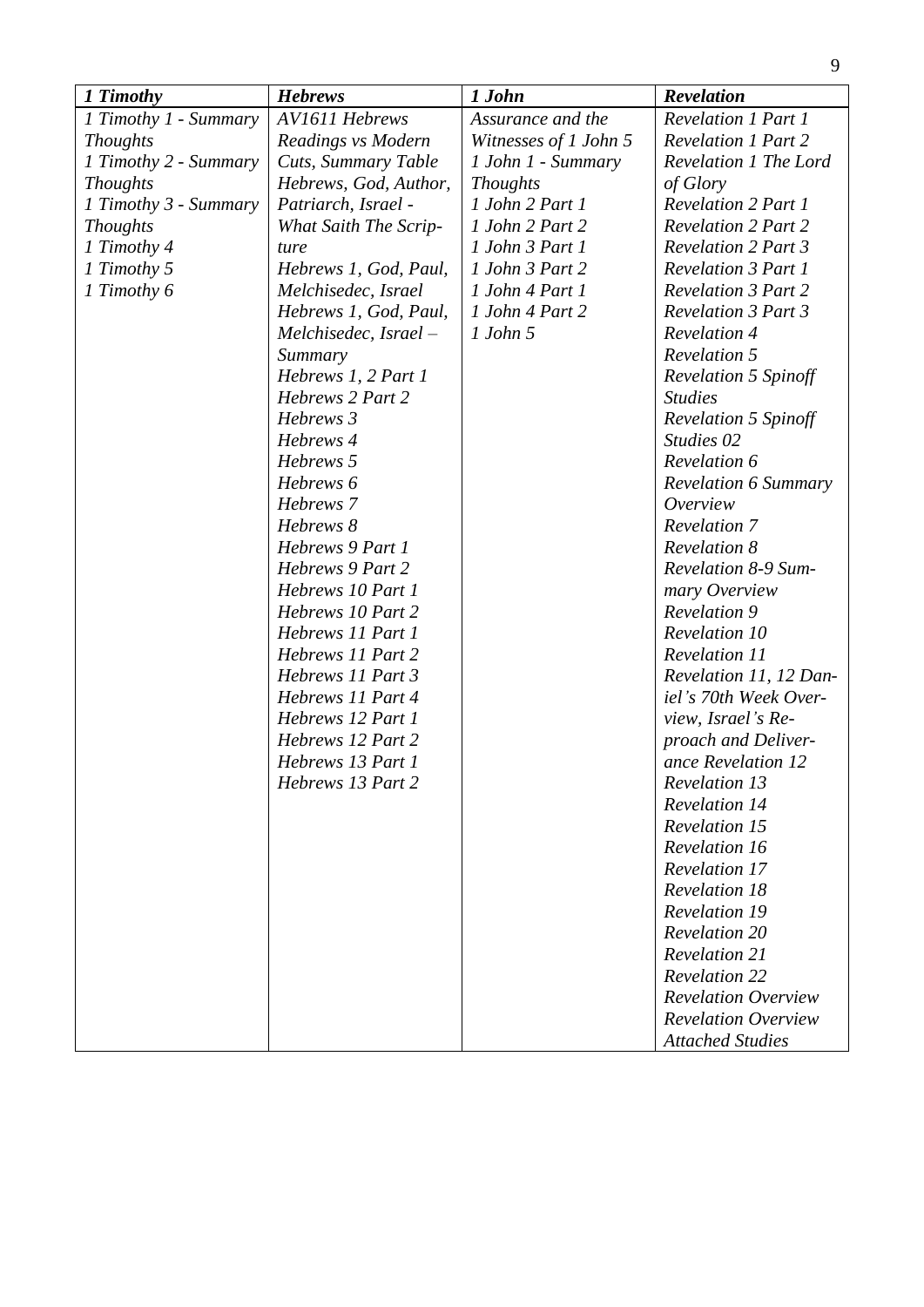| 1 Timothy | <b>Hebrews</b> | 1 John | <b>Revelation</b>           |
|-----------|----------------|--------|-----------------------------|
|           |                |        | Dan and Judas - Con-        |
|           |                |        | nections                    |
|           |                |        | Dragon Manna                |
|           |                |        | King James English          |
|           |                |        | <i>Originals</i>            |
|           |                |        | Leah's Children and         |
|           |                |        | the Seven Churches          |
|           |                |        | Names Forfeited from        |
|           |                |        | The Book of Life            |
|           |                |        | Originals-Only Mod-         |
|           |                |        | ern Version Hell            |
|           |                |        | Satanic Cities and          |
|           |                |        | <b>Saints Standing Fast</b> |
|           |                |        | The Great Bible Rob-        |
|           |                |        | bery Figures                |
|           |                |        | The Revelation of the       |
|           |                |        | Seventy Weeks - Re-         |
|           |                |        | view and Addenda            |

# *AV1611 Superiority – Subject Studies*

# *AV1611 Revelation on Psalm 72, Luke 24*

| AV1611 Revelation on Psalm 72, Luke 24 versus | The AV1611 reveals where the NIV obscures |
|-----------------------------------------------|-------------------------------------------|
| NIV Obscurity                                 |                                           |

# *Behold Your King*

| Behold, there came wise men |                             |
|-----------------------------|-----------------------------|
| John 19 - Behold Your King  | The King in His Humiliation |

# *Bible Dictionary*

|                                            | "Which things also we speak, not in the words       |
|--------------------------------------------|-----------------------------------------------------|
| The Dictionary Inside The King James Bible | which man's wisdom teacheth, but which the          |
| <i>Self-Interpreting</i>                   | Holy Ghost teacheth; comparing spiritual            |
|                                            | <i>things with spiritual</i> " 1 Corinthians $2v13$ |

### *Britain*

| Bill of Rights, 1689 and Dr H. Grattan Guinness |                                                                                           |
|-------------------------------------------------|-------------------------------------------------------------------------------------------|
| on Rome                                         |                                                                                           |
| <b>Britain - Her Peril and Deliverance</b>      |                                                                                           |
| <b>Britain and Brexit</b>                       |                                                                                           |
| Britain and Sodom and Egypt                     |                                                                                           |
| <b>Facts to Remember on 5th November</b>        | Scriptural analyses of national apostasy and the<br>way back to "the royal law" James 2v8 |
| <i>St George of Lydda</i>                       |                                                                                           |
| The Kingdom of Leaven                           |                                                                                           |
| The KJB, Britain, Islam                         |                                                                                           |
| We Said OK                                      |                                                                                           |
| <b>WW1 Remembrance Overview</b>                 |                                                                                           |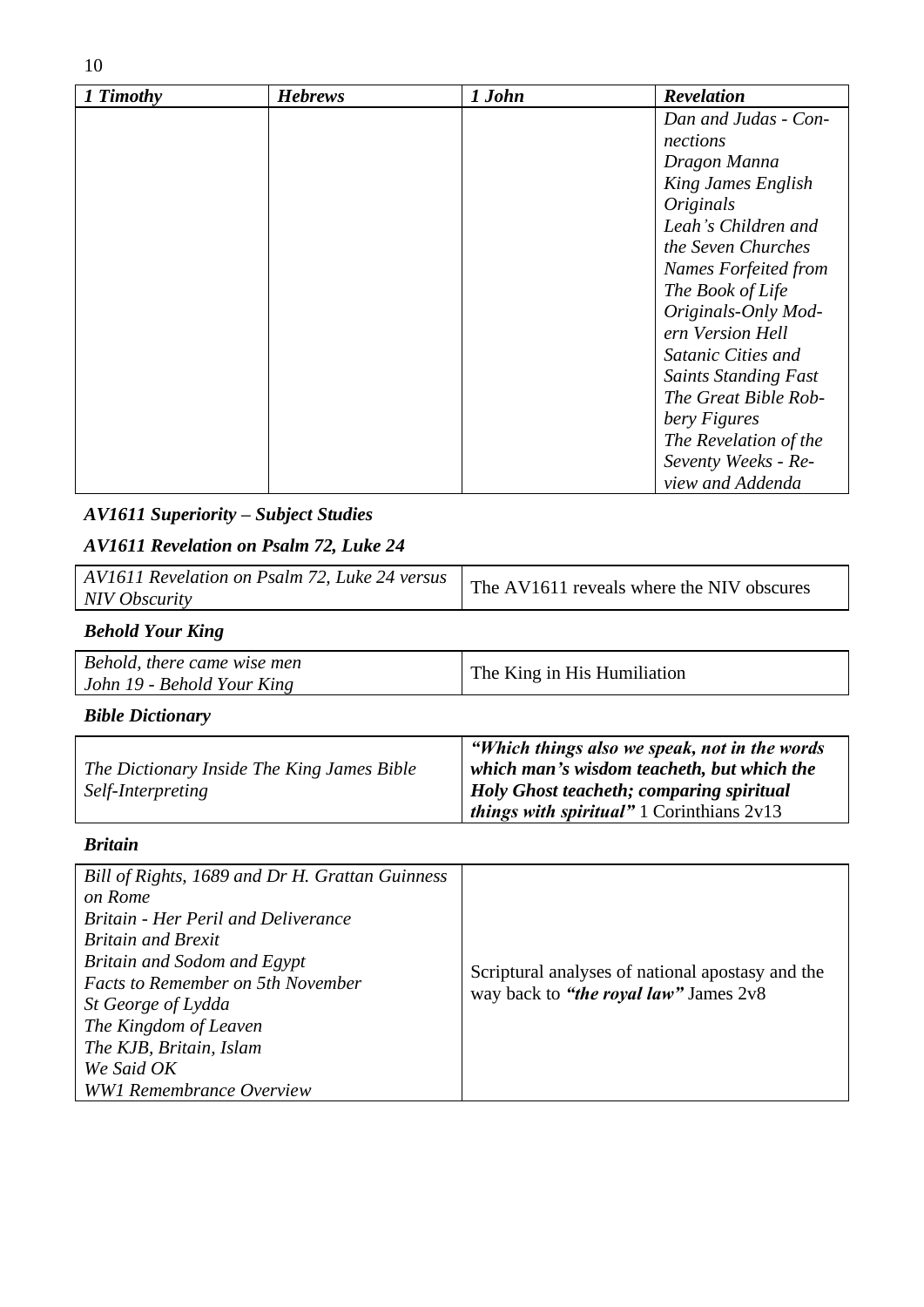# *Christian Belief*

| Matthew 25 - Judgement of the Nations<br>John 3 - Jesus and Nicodemus<br>John 10 - Assurance of Salvation<br>Acts 2, 5 - Church Membership<br>Acts $9 -$ Baptism<br>1 Corinthians 11 - Communion<br>Ephesians 4 - The Unity of the Spirit<br>Colossians 1 - Word and Prayer<br>2 Timothy 2 - Word and Prayer<br>1 Peter 1 - Growing Christians | Assurance of Salvation, Baptism, Christian<br>Growth, Church Membership, Communion,<br>God's People, New Birth, The Unity of the Spir-<br>it, Word and Prayer, Worldwide Judgement |
|------------------------------------------------------------------------------------------------------------------------------------------------------------------------------------------------------------------------------------------------------------------------------------------------------------------------------------------------|------------------------------------------------------------------------------------------------------------------------------------------------------------------------------------|
| Christians are the people of God                                                                                                                                                                                                                                                                                                               |                                                                                                                                                                                    |

# *Deliverance from Bondage*

| Exodus 20, Deuteronomy 5 - Deliverance from<br><b>Bondage</b> | Israel's experience is for now               |
|---------------------------------------------------------------|----------------------------------------------|
| Dragons – What Saith the Scripture                            |                                              |
| Dragons - What Saith The Scripture                            | Spiritual menaces with physical counterparts |
| <i>Easter</i>                                                 |                                              |

*Christ our Passover Sacrifice Before* Easter

#### *Filled with the Spirit*

|--|

# *God's Judgement, Grace and Mercy*

| In Lamentations, Psalms, Ezekiel, Isaiah, Exo- | In the times of Moses, Joshua, David, Isaiah, Jer- |
|------------------------------------------------|----------------------------------------------------|
| dus, Joshua, Acts                              | emiah, Ezekiel, the Apostles and on to today       |
| <b>God's Palette for God's Will</b>            |                                                    |

# *God's Palette for God's Will* **God's Biblical depiction of His perfect will**

## *God's Questions*

| 1 Kings 19 and Elijah<br><i>Studies in Job 1, 2, Isaiah 40, 1 Kings 19, Jonah</i> To friend and foe, always to the point |  |
|--------------------------------------------------------------------------------------------------------------------------|--|
|--------------------------------------------------------------------------------------------------------------------------|--|

# *I AM*

| I AM, Exodus 3, John 8, 6, 9, 10, 11, 14, 15, 18,<br>Throughout the scriptures<br><b>Revelation 1</b> |
|-------------------------------------------------------------------------------------------------------|
|-------------------------------------------------------------------------------------------------------|

# *I AM Statements of Jesus*

| Exploring the I AM Statements of Jesus - 1 |                                                |
|--------------------------------------------|------------------------------------------------|
| Exploring the I AM Statements of Jesus - 2 |                                                |
| Exploring the I AM Statements of Jesus - 3 | The Bread of Life, The Door, The Good Shep-    |
| Exploring the I AM Statements of Jesus - 4 | herd, The Light of the World, The Resurrection |
| Exploring the I AM Statements of Jesus - 5 | and The Life, The True Vine, The Way, The      |
| Exploring the I AM Statements of Jesus - 6 | Truth, The Life                                |
| Exploring the I AM Statements of Jesus - 7 |                                                |
| Exploring the I AM Statements of Jesus - 8 |                                                |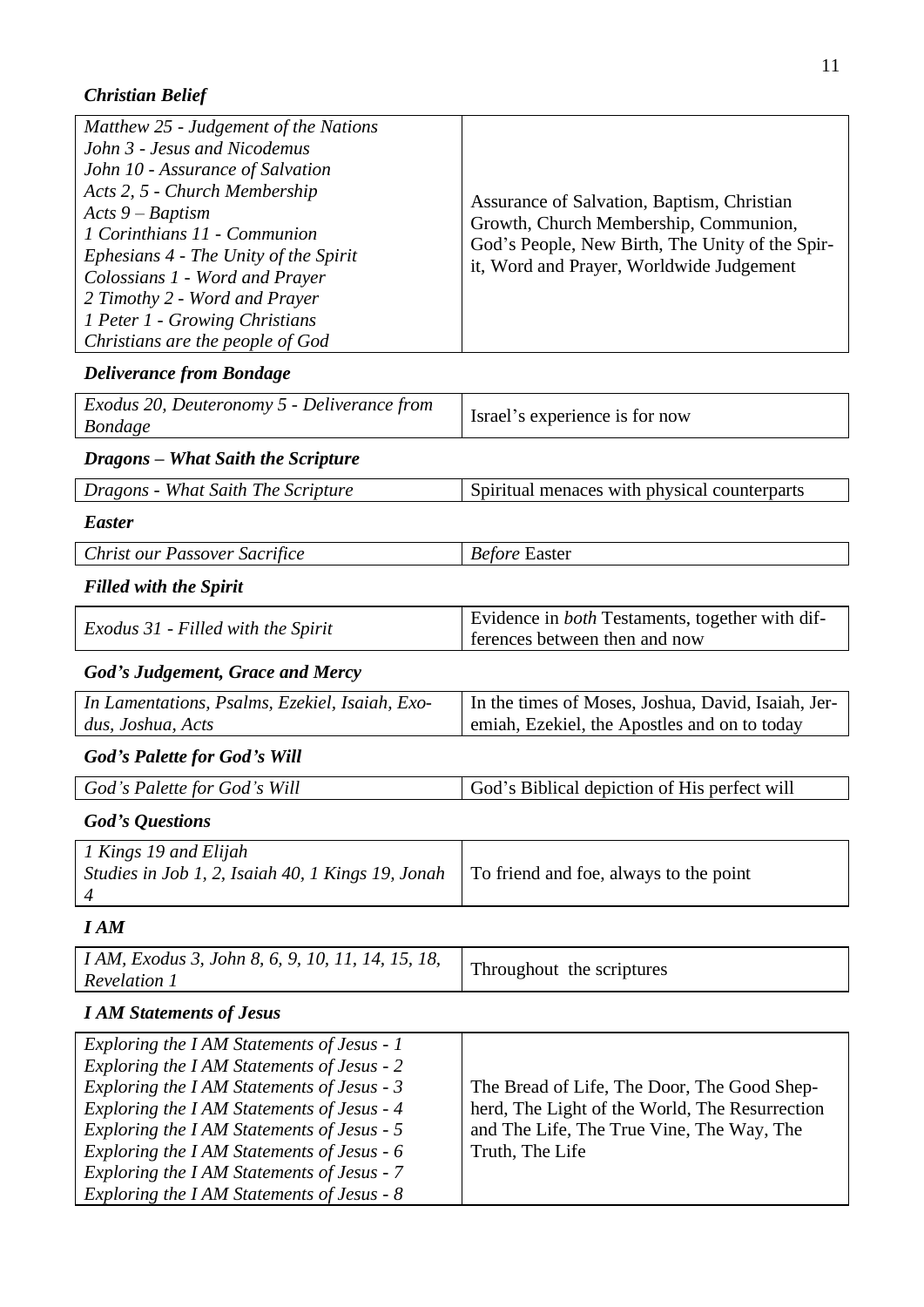*Inspiration and the Spirit*

|                            | The King James Bible is "All scripture" that "is     |
|----------------------------|------------------------------------------------------|
| Inspiration and the Spirit | <i>given by inspiration of God"</i> 2 Timothy $3v16$ |

*Israel*

| Appendices 1, 2 Israel Past Present Future - | "For the LORD hath chosen Jacob unto him-         |
|----------------------------------------------|---------------------------------------------------|
| <i>Facts, Heresies</i>                       | self, and Israel for his peculiar treasure" Psalm |
| Israel - Past, Present, Future<br>135y4      |                                                   |

# *John Harmar and the Spanish Bear Bible*

| John Harmar and the Spanish Bear Bible | A KJV translator's source document with a |
|----------------------------------------|-------------------------------------------|
|                                        | unique illustration                       |

#### *John the Baptist*

| John the Baptist Matthew 11      |                                                   |
|----------------------------------|---------------------------------------------------|
| John the Baptist Matthew 11 $#2$ |                                                   |
| John the Baptist Matthew 21      |                                                   |
| Luke 1 Study John the Baptist    | The life and witness of a faithful servant of God |
| Luke 1 Study John the Baptist 2  |                                                   |
| John the Baptist John 1          |                                                   |
| John the Baptist John 3          |                                                   |

### *King of kings and Lord of lords*

| Revelation 17, 19 - King of kings and Lord of<br>lords | The King in His Return |
|--------------------------------------------------------|------------------------|
|--------------------------------------------------------|------------------------|

### *Life Work Balance in Christ*

| Life Work Balance in Christ | "And every man that striveth for the mastery is<br><i>temperate in all things</i> " 1 Corinthians $9v25$ |
|-----------------------------|----------------------------------------------------------------------------------------------------------|
|                             |                                                                                                          |

### *Mark – The AV1611 versus Modern Cut-Outs*

| Mark – The AV1611 versus Modern Cut-Outs                                                                                                                                                                                                                                             | Modern Attacks on Mark's Gospel                                                                                                                                                                                        |
|--------------------------------------------------------------------------------------------------------------------------------------------------------------------------------------------------------------------------------------------------------------------------------------|------------------------------------------------------------------------------------------------------------------------------------------------------------------------------------------------------------------------|
| <b>Paying Tribute</b>                                                                                                                                                                                                                                                                |                                                                                                                                                                                                                        |
| Matthew 17 - Paying Tribute                                                                                                                                                                                                                                                          | Nothing surer $-$ even the Lord did                                                                                                                                                                                    |
| <b>Poison, DIY Versions and the Lost</b>                                                                                                                                                                                                                                             |                                                                                                                                                                                                                        |
| Poison, DIY Versions and the Real World of the<br>Lost                                                                                                                                                                                                                               | Soul destroyers' "good words and fair speeches"<br><i>deceive the hearts of the simple</i> " Romans 16v18                                                                                                              |
| <b>Prayer Principles and Practice</b>                                                                                                                                                                                                                                                |                                                                                                                                                                                                                        |
| <b>Prayer Principles and Practice Part 1</b><br><b>Prayer Principles and Practice Part 2</b><br><b>Prayer Principles and Practice Part 3</b><br><b>Prayer Principles and Practice Part 4</b><br><b>Prayer Principles and Practice Part 5</b><br>Seven Principles for Answered Prayer | Testimonies and practical guidance for effective<br>prayer from the 1611 Authorised King James<br>Holy Bible "the book of the LORD" Isaiah<br>34v16 "the scripture of truth" Daniel 10v21<br>"the royal law" James 2v8 |
| Stephen Langton – God's Man of the Hour                                                                                                                                                                                                                                              |                                                                                                                                                                                                                        |
| Stephen Langton – God's Man of the Hour                                                                                                                                                                                                                                              | A forerunner and "a man after mine own heart,<br>which shall fulfil all my will" Acts 13v22                                                                                                                            |

| -1<br>¬ |  |
|---------|--|
|         |  |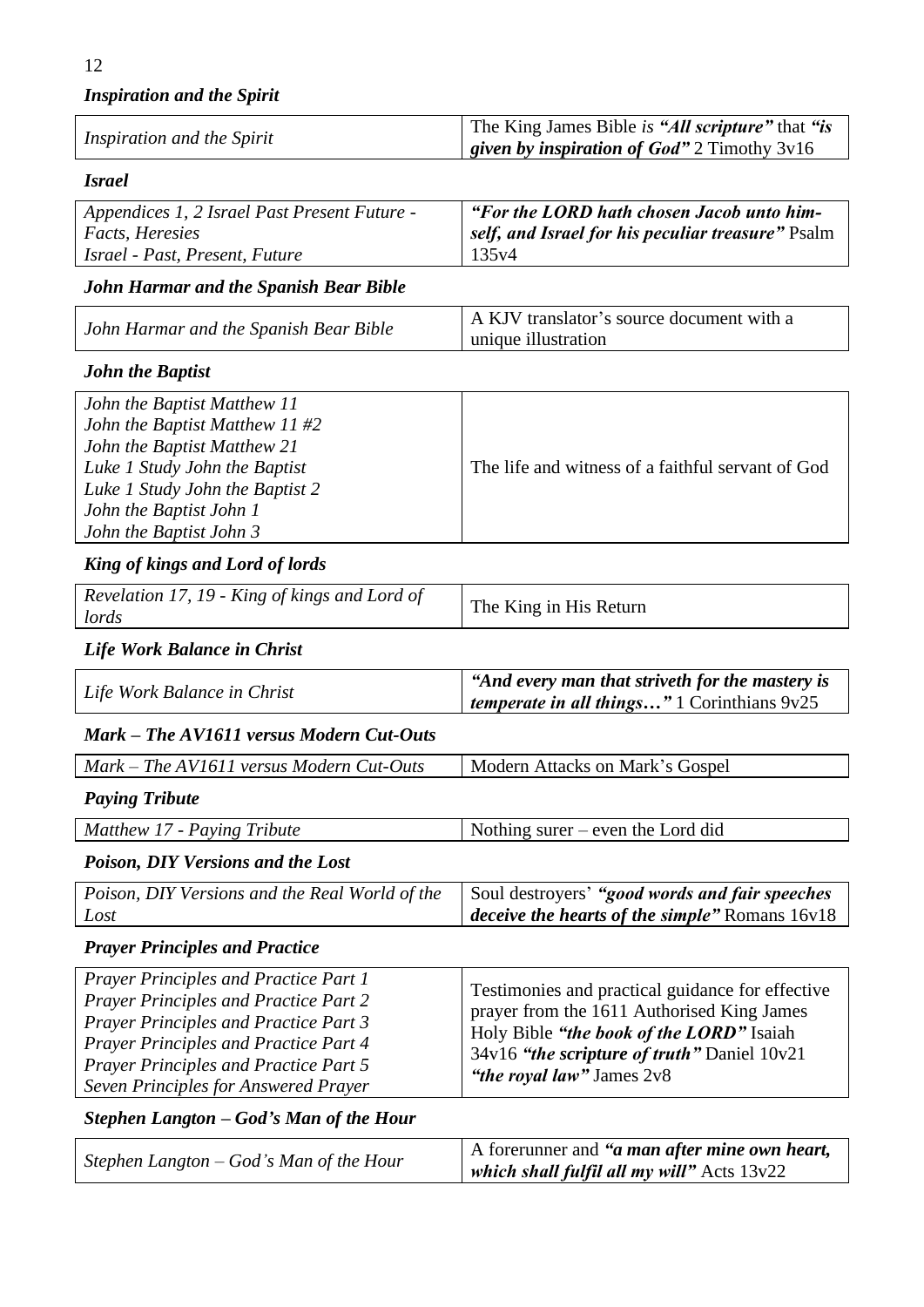# *Testimony of Proverbs*

| Fear of the Lord, Wisdom, The word of God, | Exhortations to Proverbs $4v4$ "He taught me al- |
|--------------------------------------------|--------------------------------------------------|
| Trust and Truth                            | so, and said unto me, Let thine heart retain my  |
|                                            | words: keep my commandments, and live"           |

### *Testimony of Psalms*

### *The Arrest of Jesus*

| John 18 - The Arrest of Jesus | The King in His Meekness |
|-------------------------------|--------------------------|
|-------------------------------|--------------------------|

# *The Attributes of God*

| God's Omnipresence                        |                                                        |
|-------------------------------------------|--------------------------------------------------------|
| God's Omniscience<br>God's Self-Existence | Proof that "I am the LORD, and there is none"          |
| God's Immutability                        | <i>else, there is no God beside me</i> " Isaiah $45v5$ |
| God's Omnipotence                         |                                                        |

### *The Conversion of Saul*

| Acts 22 - The Conversion of Saul | Damascus Road to the Highway of Holiness |
|----------------------------------|------------------------------------------|
|                                  |                                          |

# *The Cry of Sodom*

|--|

# *The Deadly Dossier*

| Summary studies countering 'originals-onlyism.'<br>The Deadly Dossier<br>See AV1611 Books |
|-------------------------------------------------------------------------------------------|
|-------------------------------------------------------------------------------------------|

*The Fall*

|--|

# *The Father's Vineyard*

| Matthew 21 - The Father's Vinevard | The King and His subjects, true and false |
|------------------------------------|-------------------------------------------|
|------------------------------------|-------------------------------------------|

#### *The First Advent*

| The First Advent - Matthew 2 | Then as now wise men worship the Lord Jesus |
|------------------------------|---------------------------------------------|
|                              | Christ                                      |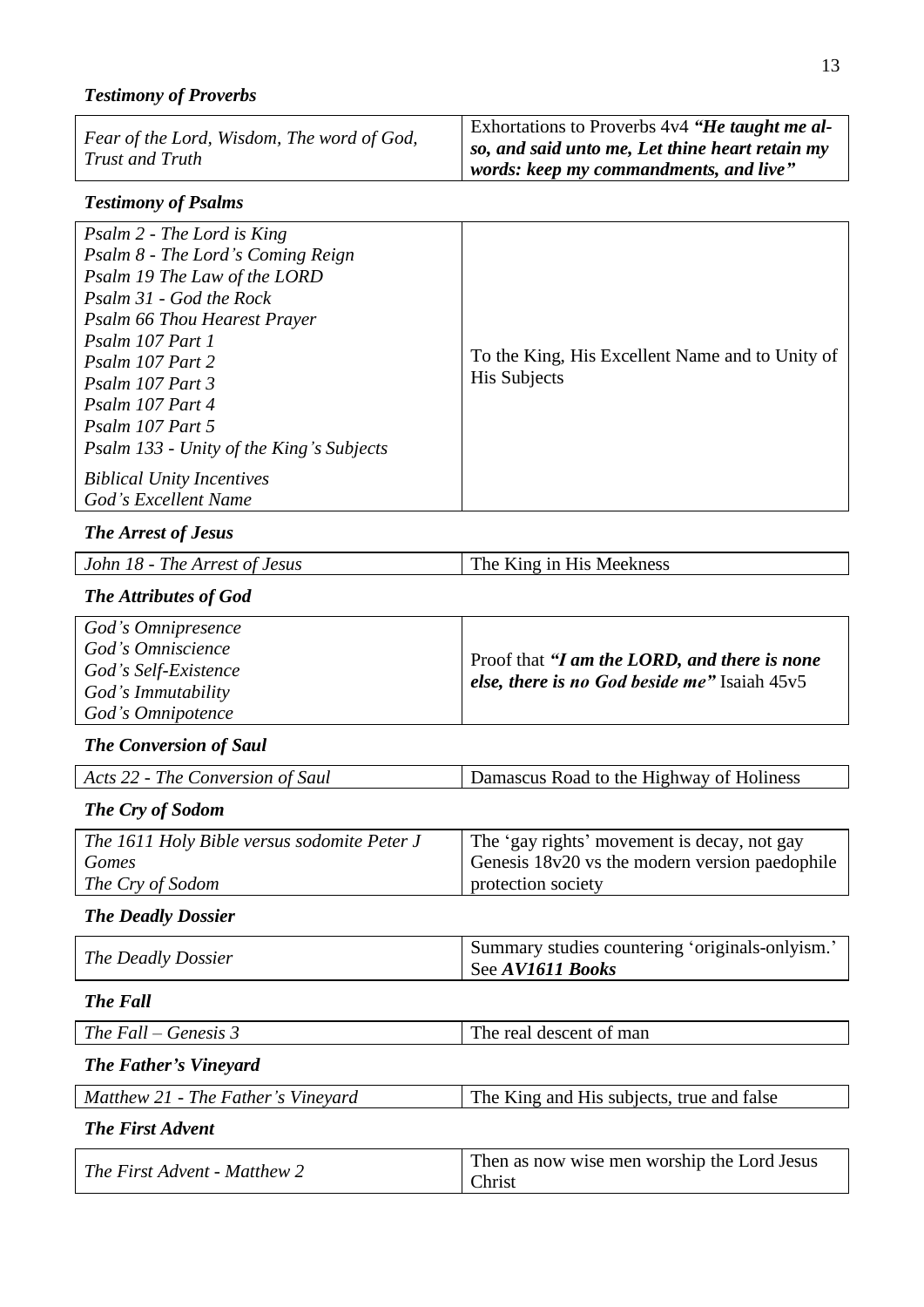14

# *The Fruit of the Spirit*

| Temperance<br>The Fruit of the Spirit - Galatians 5                                                          | Today's believer as a fruit-bearing vineyard                                                                                                                                                                                                                                                                                                            |  |
|--------------------------------------------------------------------------------------------------------------|---------------------------------------------------------------------------------------------------------------------------------------------------------------------------------------------------------------------------------------------------------------------------------------------------------------------------------------------------------|--|
| The Lamb of God                                                                                              |                                                                                                                                                                                                                                                                                                                                                         |  |
| John 1 - The Lamb of God                                                                                     | The King in His Commission                                                                                                                                                                                                                                                                                                                              |  |
| The Lord - Man of War                                                                                        |                                                                                                                                                                                                                                                                                                                                                         |  |
| The Lord - Man of War                                                                                        | The King in His Conquest                                                                                                                                                                                                                                                                                                                                |  |
| The Lord – The Judge                                                                                         |                                                                                                                                                                                                                                                                                                                                                         |  |
| The Lord - The Judge<br>The Lord - The Judge - Detailed Study                                                | The King in His Righteousness                                                                                                                                                                                                                                                                                                                           |  |
| <b>The Lord Stills the Storm</b>                                                                             |                                                                                                                                                                                                                                                                                                                                                         |  |
| John 6 - The Lord Stills the Storm                                                                           | The King in His Omnipotence                                                                                                                                                                                                                                                                                                                             |  |
| The Royal Law – Extended Study                                                                               |                                                                                                                                                                                                                                                                                                                                                         |  |
| James 2 and 2 Samuel 11 - The Royal Law - Ex-<br>tended Study                                                | Further Testimony from both Testaments accord-<br>ing to Romans 13v1-2 "Let every soul be subject<br>unto the higher powers. For there is no power<br>but of God: the powers that be are ordained of<br>God. Whosoever therefore resisteth the power,<br>resisteth the ordinance of God: and they that<br>resist shall receive to themselves damnation" |  |
| <b>Things Fundamentalists Don't Like</b>                                                                     |                                                                                                                                                                                                                                                                                                                                                         |  |
| Things Fundamentalists Don't Like                                                                            | Fixed final authority foremost                                                                                                                                                                                                                                                                                                                          |  |
| <b>Undermining or Open Cast Excavation</b>                                                                   |                                                                                                                                                                                                                                                                                                                                                         |  |
| Problems With Christians in Church - FINAL<br><b>AUTHORITY</b><br><b>Undermining or Open Cast Excavation</b> | More on Fixed final authority foremost                                                                                                                                                                                                                                                                                                                  |  |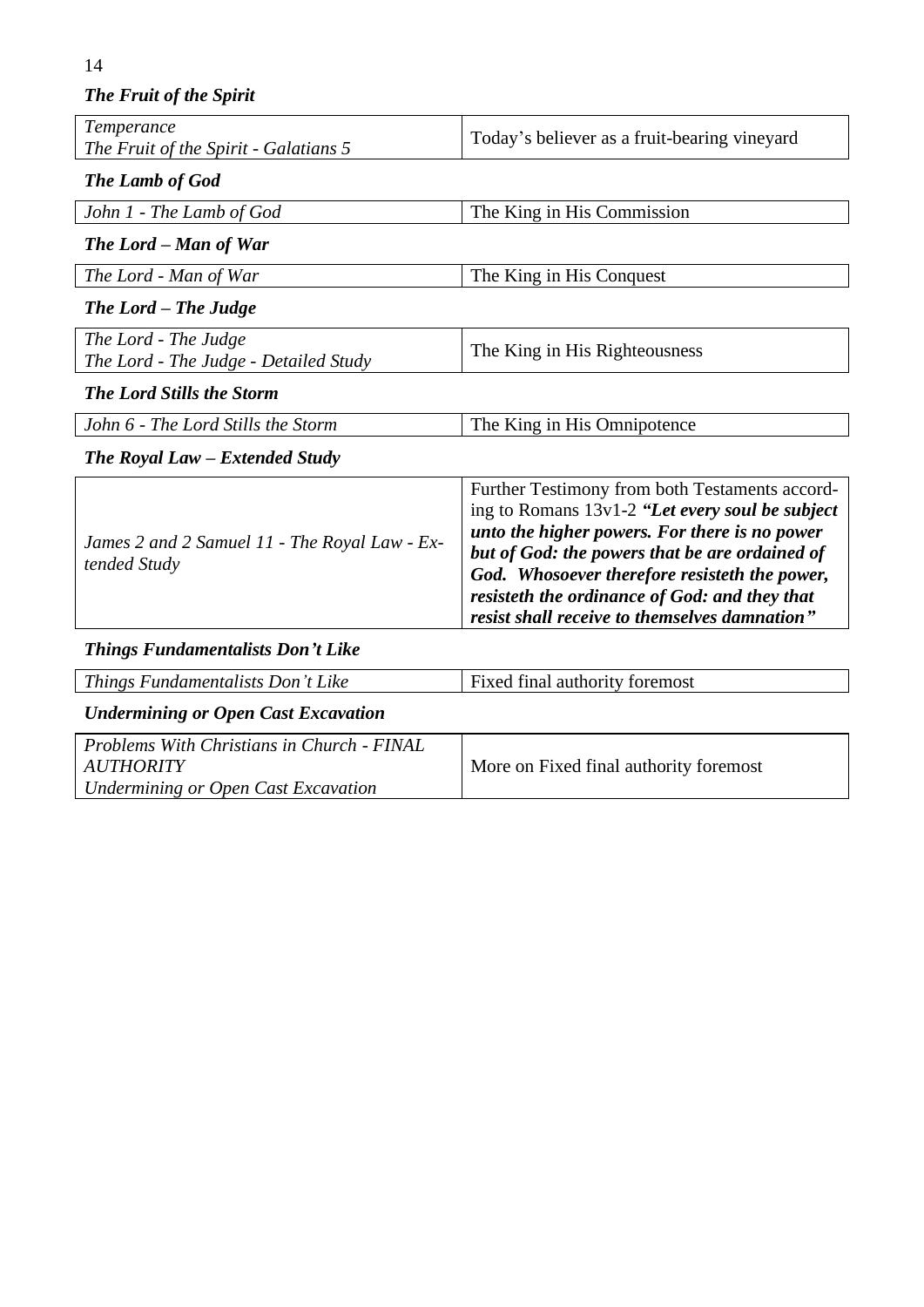# *Wondrous Works of God*

| A Virtuous Woman<br><b>ACS</b> Study<br>Amazon Ravens - Strange Blessing<br><b>Armament Inventory</b><br><b>Bible Believers Basics</b><br>Citizens, Brass, Wrong Doing, Right Words<br>Climate Change (So Called)<br>Cobbers<br>Covid-19 and the Time of the End<br>Dangers of Disobedience<br>Daniel, Nebuchadnezzar and Brexit |
|----------------------------------------------------------------------------------------------------------------------------------------------------------------------------------------------------------------------------------------------------------------------------------------------------------------------------------|
|                                                                                                                                                                                                                                                                                                                                  |
|                                                                                                                                                                                                                                                                                                                                  |
|                                                                                                                                                                                                                                                                                                                                  |
|                                                                                                                                                                                                                                                                                                                                  |
|                                                                                                                                                                                                                                                                                                                                  |
|                                                                                                                                                                                                                                                                                                                                  |
|                                                                                                                                                                                                                                                                                                                                  |
|                                                                                                                                                                                                                                                                                                                                  |
|                                                                                                                                                                                                                                                                                                                                  |
|                                                                                                                                                                                                                                                                                                                                  |
|                                                                                                                                                                                                                                                                                                                                  |
| Doorstep Desolation Abomination                                                                                                                                                                                                                                                                                                  |
| End Times Horses, Horns, Carpenters, Chariots                                                                                                                                                                                                                                                                                    |
| Ephesians 6 Whole Armour of God                                                                                                                                                                                                                                                                                                  |
| <b>Exodus 20 The Ten Commandments</b>                                                                                                                                                                                                                                                                                            |
| <b>Faith's Five Focal Points</b>                                                                                                                                                                                                                                                                                                 |
| <b>Faithful Sardis Saints</b>                                                                                                                                                                                                                                                                                                    |
| Fiery Darts, Faith's Shield                                                                                                                                                                                                                                                                                                      |
| Food Convenient                                                                                                                                                                                                                                                                                                                  |
| <b>Freely Sharing</b>                                                                                                                                                                                                                                                                                                            |
| God's Directive Will - Scriptural Health Check                                                                                                                                                                                                                                                                                   |
| God's East-West Direction for Blessing                                                                                                                                                                                                                                                                                           |
| God's Indignation                                                                                                                                                                                                                                                                                                                |
| God's Words Unchanging and Improved                                                                                                                                                                                                                                                                                              |
| Job 37v14 "Hearken unto this, O Job: stand<br>Guisborough Bible Baptist Church Constitution                                                                                                                                                                                                                                      |
| still, and consider the wondrous works of God"<br><b>Hell versus Hades</b>                                                                                                                                                                                                                                                       |
| <b>Hyper Damnationalism</b>                                                                                                                                                                                                                                                                                                      |
| Matthew 5 The Blessed of the LORD                                                                                                                                                                                                                                                                                                |
| <b>Matthew 6 Disciples' Prayer</b>                                                                                                                                                                                                                                                                                               |
| <b>Memory Verse Analyses</b>                                                                                                                                                                                                                                                                                                     |
| Monogenes versus Greekiolatry                                                                                                                                                                                                                                                                                                    |
| My Testimony                                                                                                                                                                                                                                                                                                                     |
| My word versus PCE Onlyism                                                                                                                                                                                                                                                                                                       |
| Mystery of Iniquity - Summary Overview                                                                                                                                                                                                                                                                                           |
| Names Blessed versus Names Cursed                                                                                                                                                                                                                                                                                                |
| Passover Pentecost Whitsun Typology Annota-                                                                                                                                                                                                                                                                                      |
| tions                                                                                                                                                                                                                                                                                                                            |
| Priests, Princes, Preservationists                                                                                                                                                                                                                                                                                               |
| Propitiation                                                                                                                                                                                                                                                                                                                     |
| Racial Slurs and Dr F. J. A. Hort                                                                                                                                                                                                                                                                                                |
| <b>Reformation Heroes</b>                                                                                                                                                                                                                                                                                                        |
| Reprobate Silver                                                                                                                                                                                                                                                                                                                 |
| Reprobate Silver and Evil Fruit                                                                                                                                                                                                                                                                                                  |
| Review - Just One Bible                                                                                                                                                                                                                                                                                                          |
| Scripture with Scripture                                                                                                                                                                                                                                                                                                         |
| Set in Stone                                                                                                                                                                                                                                                                                                                     |
| The 1611 Holy Bible versus TULIP                                                                                                                                                                                                                                                                                                 |
| The Depths of Satan                                                                                                                                                                                                                                                                                                              |
| The Kingdom of God & the Kingdom of Heaven                                                                                                                                                                                                                                                                                       |
| The Name of Jesus                                                                                                                                                                                                                                                                                                                |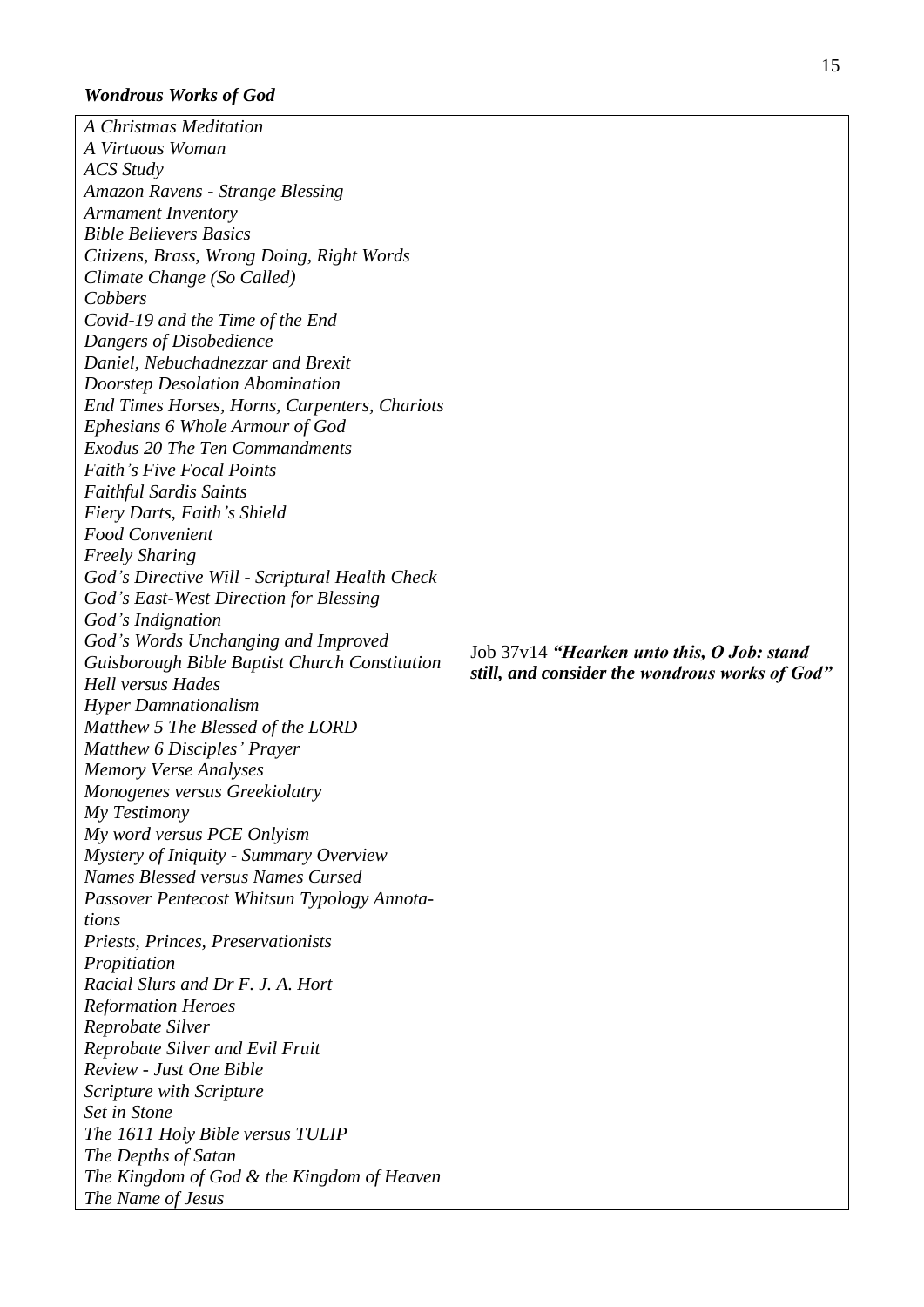| The Ten Gospels - or Twelve                  |  |
|----------------------------------------------|--|
| Three Races and Peculiarity                  |  |
| To a Subversive                              |  |
| Triple A - Authority, Archaisms, Anarchy     |  |
| Under Oath, No Choice, Beholden to Your King |  |
| Useful References                            |  |
| Wisdom on Scripture from Scripture           |  |
| Wisdom Withheld                              |  |
| Witnessing                                   |  |

# *AV1611 Tract Pack*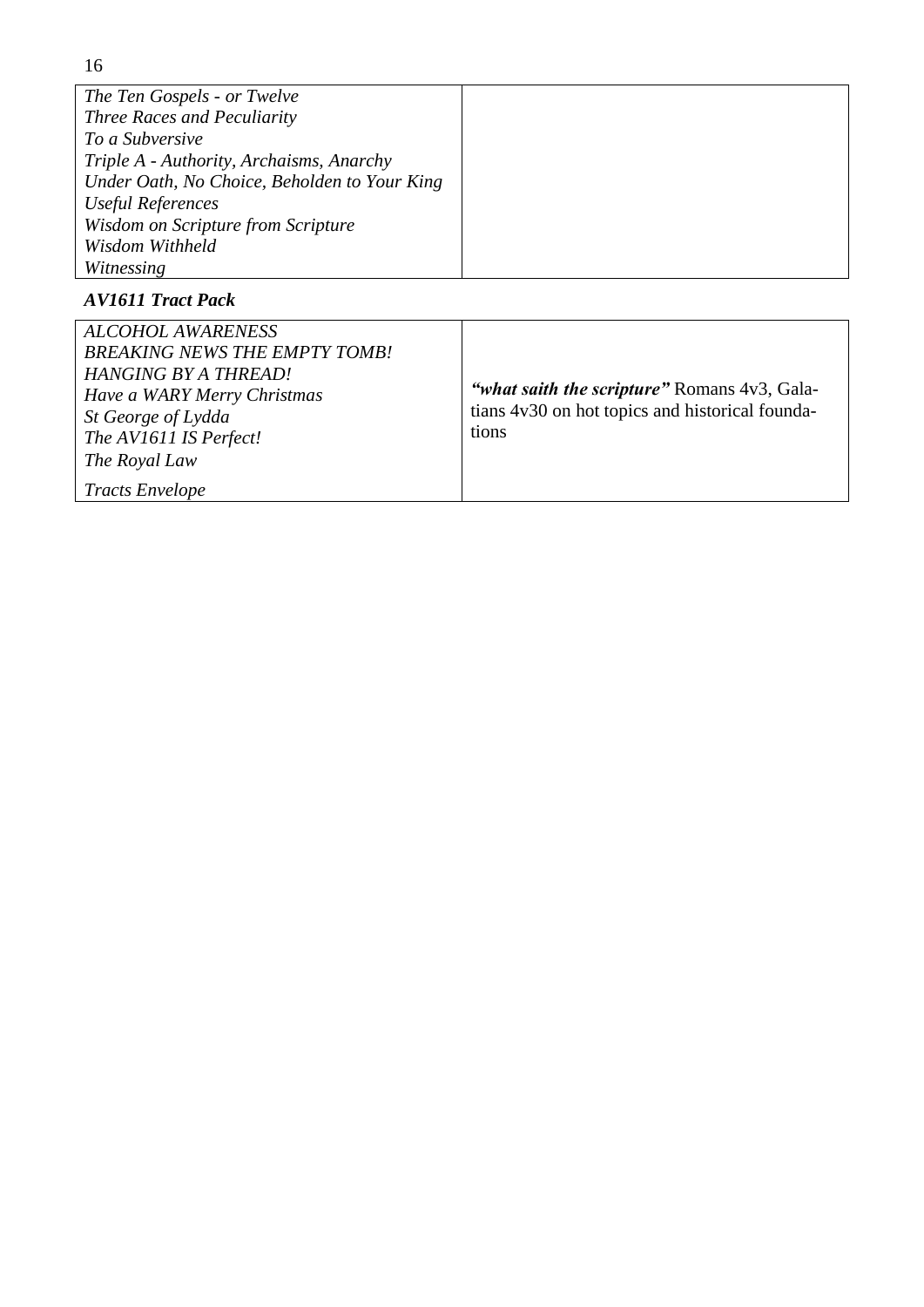*Conclusion*<sup>21</sup>